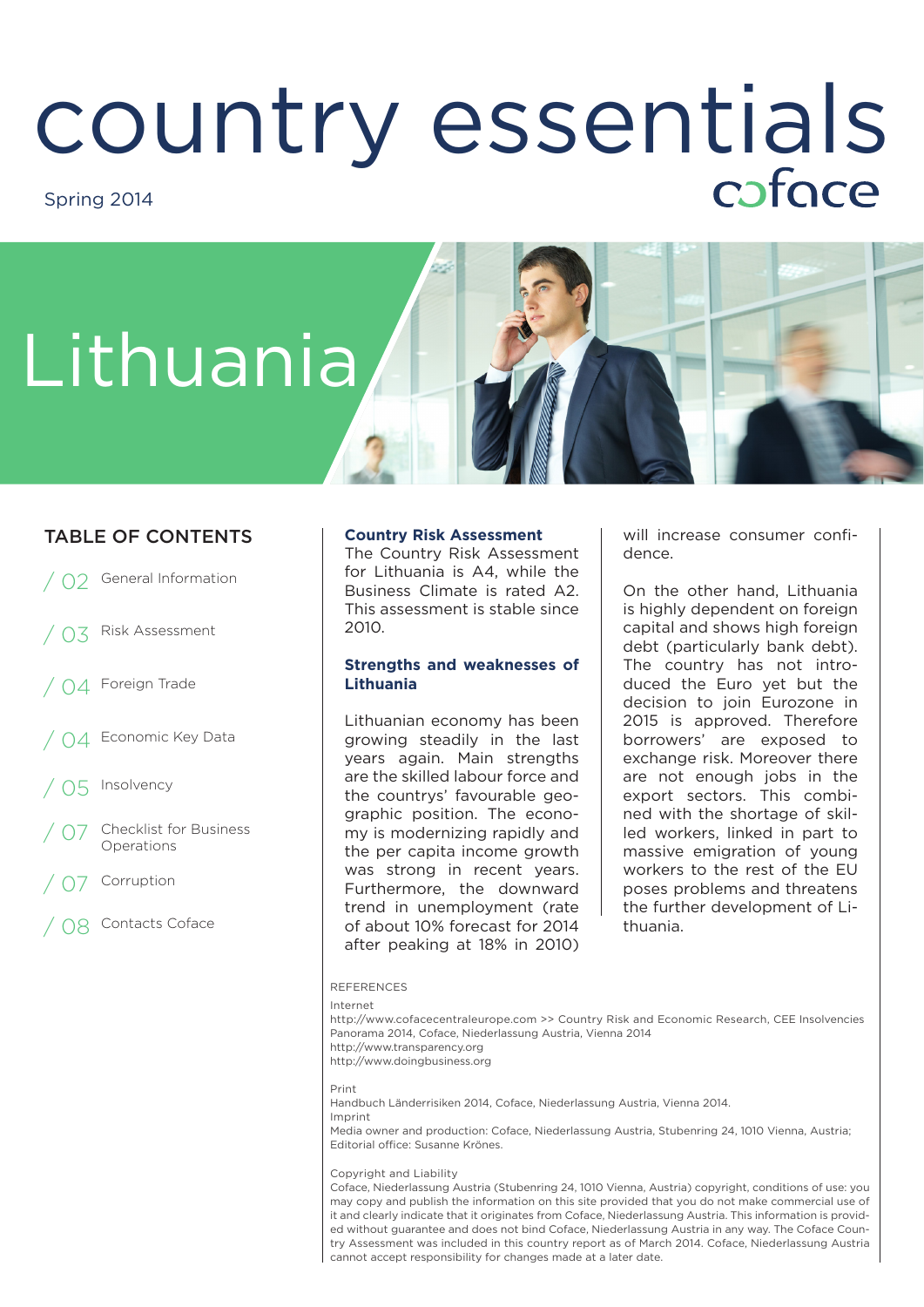## **GENERAL INFORMATION**

Lithuania declared its independence in 1990 and joined the European Union in 2004. Together with Latvia and Estonia, it forms the Baltic States - whereby Lithuania is the largest of these three countries. Lithuania borders to Baltic, Latvia, Belarus, Poland and the Russian enclave of Kaliningrad.

| Form of government:                             | Parliamentary republic                                                  |                                                                                         |  |
|-------------------------------------------------|-------------------------------------------------------------------------|-----------------------------------------------------------------------------------------|--|
| Administrative<br>organisation:                 | 10 administrative districts, 60 self-governments                        |                                                                                         |  |
| Area:                                           | 65,300 km <sup>2</sup>                                                  |                                                                                         |  |
| Population:                                     | 3,007,758; density: 46,6 inhabitants / $km2$                            |                                                                                         |  |
| Official language:                              | Lithuanian                                                              |                                                                                         |  |
| Local currency:                                 | $1$ Litas (LTL) = $100$ Centas<br>LTL $1 =$ approx. EUR 0.28962         |                                                                                         |  |
| Capital:                                        | Vilnius: 534,056 inhabitants                                            |                                                                                         |  |
| Major cities and<br>population:                 | Kaunas<br>Klaipėda<br>Šiauliai<br>Panevėžys                             | 311,148 inhabitants<br>160,361 inhabitants<br>107,875 inhabitants<br>98,612 inhabitants |  |
| Ethnic groups:                                  | 83.7% Lithuanian, 6.6% Polish, 5.3% Russian, 1.3% Belarus               |                                                                                         |  |
| Religion:                                       | 79% Catholic, 4% Orthodox, 7.6% other, 9.4% no religious<br>affiliation |                                                                                         |  |
| Natural resources:                              | Limestone, peat, quartz and gypsum, amber                               |                                                                                         |  |
| Most important sectors:                         | Industry, manufacturing, construction, agro food                        |                                                                                         |  |
| Membership in inter-<br>national organisations: | UNO, IMF, EBRD, World Bank, NATO, EU, Council of Europe, WTO            |                                                                                         |  |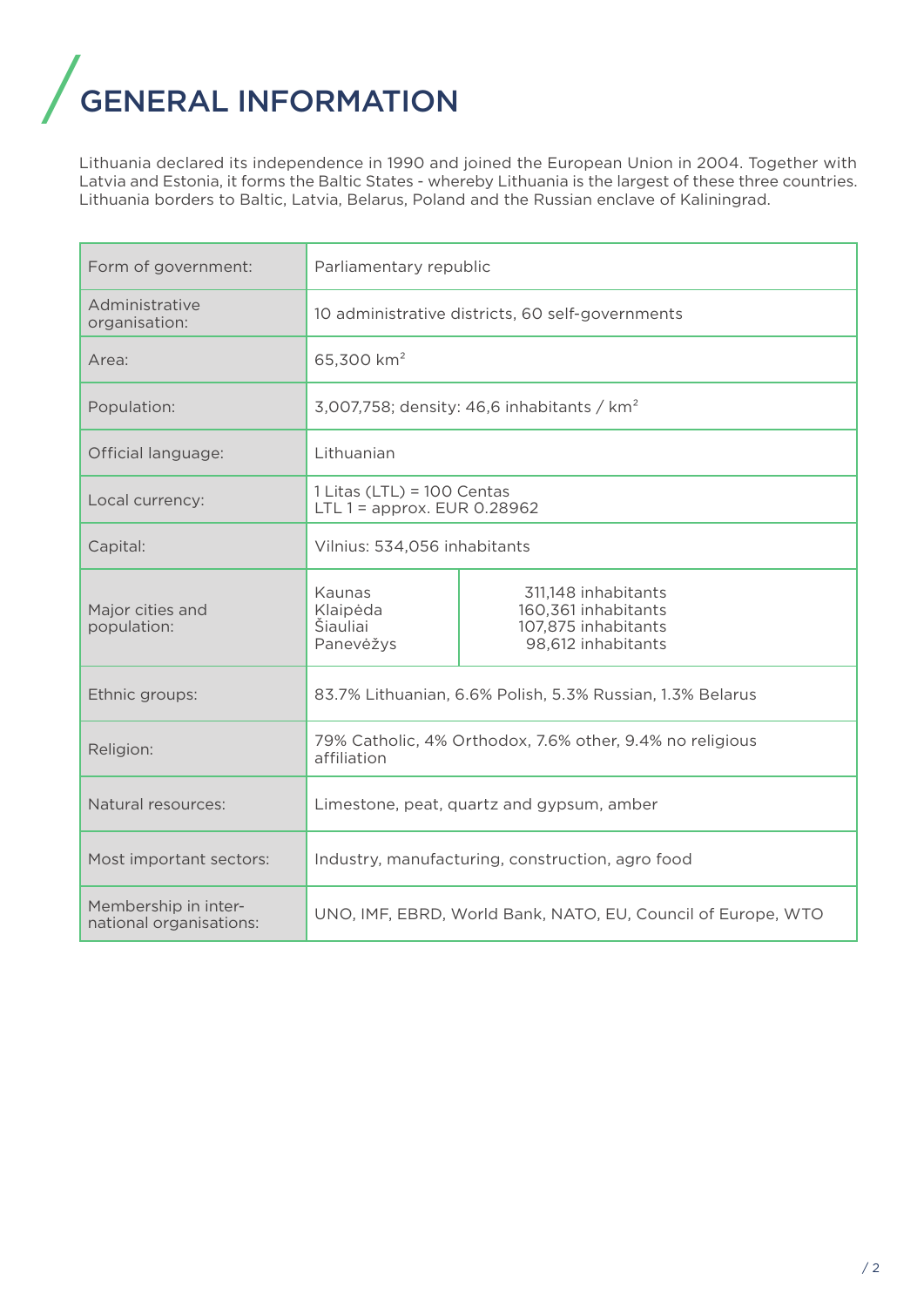## / **SK ASSESSMENT**

Coface Country Risk Assessment

 $\Delta$ 4

#### Faster growth in 2014

Growth slowed slightly in 2013, with exports, particularly of capital goods, transport equipment, foodstuffs and chemical products hit by the recession in the eurozone as well as the Rus-

sian economic slowdown. The recovery of activity in the main developed economies is expected to reverse this trend in 2014. The significant fall in unit labour costs since 2009 will continue to improve the country's price-competitiveness and therefore its export prospects. On the domestic demand side, household consumption will benefit from recent rises in the minimum wage to  $\epsilon$ 285 (+18% in January 2013). The downward trend in unemployment (rate of about 10% forecast for 2014 after peaking at 18% in 2010) will also increase consumer confidence. Moreover, though investment is still suffering from relatively difficult access to credit for companies and households, due to a still high proportion of non-performing loans (12% in the second quarter 2013), it is expected to climb gradually in 2014. Moreover public investment will remain support by EU cohesion funds. Finally, inflation is expected to remain contained but to edge up in 2014, particularly due to the high VAT rate on heating tariffs.

#### Energy imports will still strain the trade balance

Whereas the previous government made cutting the fiscal deficit its priority, the current one was elected on a promise to ease the austerity mea- sures introduced and to reduce to reduce the na- scent threat to living standards. But Lithuania hasis committed to joining the eurozone in a few years' time (not before 2015) and therefore has to con- form to the convergence criteria. The government therefore has very little room for fiscal manoeu- vre. In this context, the budget deficit is expected to remain close to 3%, with higher spending relat- ed to the rise in the minimum wage and reduced VAT on certain products balancing the increase in revenues from corporation tax and income tax.

Meanwhile, Lithuania is the most energy-dependent country in Europe (84% of energy consumed is imported). To diversify sources of energy, the sea-port of Klaipeda will host a regasification unit supply in December 2014 at the latest. The European Commission has granted €448 Mn for this project. Despite this, the current account balance will remain in deficit, insofar as transfers from European structural funds fail to cover the trade balance and the income balance (wages of crossborder workers). Futhermore, the current account deficit should widen slightly because of stronger domestic demand. But foreign direct investments covered only half of this deficit. Moreover the Central Bank applies a fixed parity between the euro and the litas at LTL 3.45 of EUR 1. But, the country's foreign exchange reserves are declining and now represent only three months of exports.

#### Moderate political risk

Since independence in 1990, the country has had a change of government at each of the elections. Those of October 2012 were no exception. The left (Social Democratic Party) came to power alongside two populist parties of the left and right (respectively the Labour Party and the Order and Justice Party). Algirdas Butkevicius, leader of the LSDP (Lithuanian Social Democratic Party) was appointed to lead the government. This disparate coalition was weakened by the imprisonment of two Labour Party MPs for fraud in 2013, just as the country was taking over the EU presidency for six months. Moreover, business environement remains very favourable.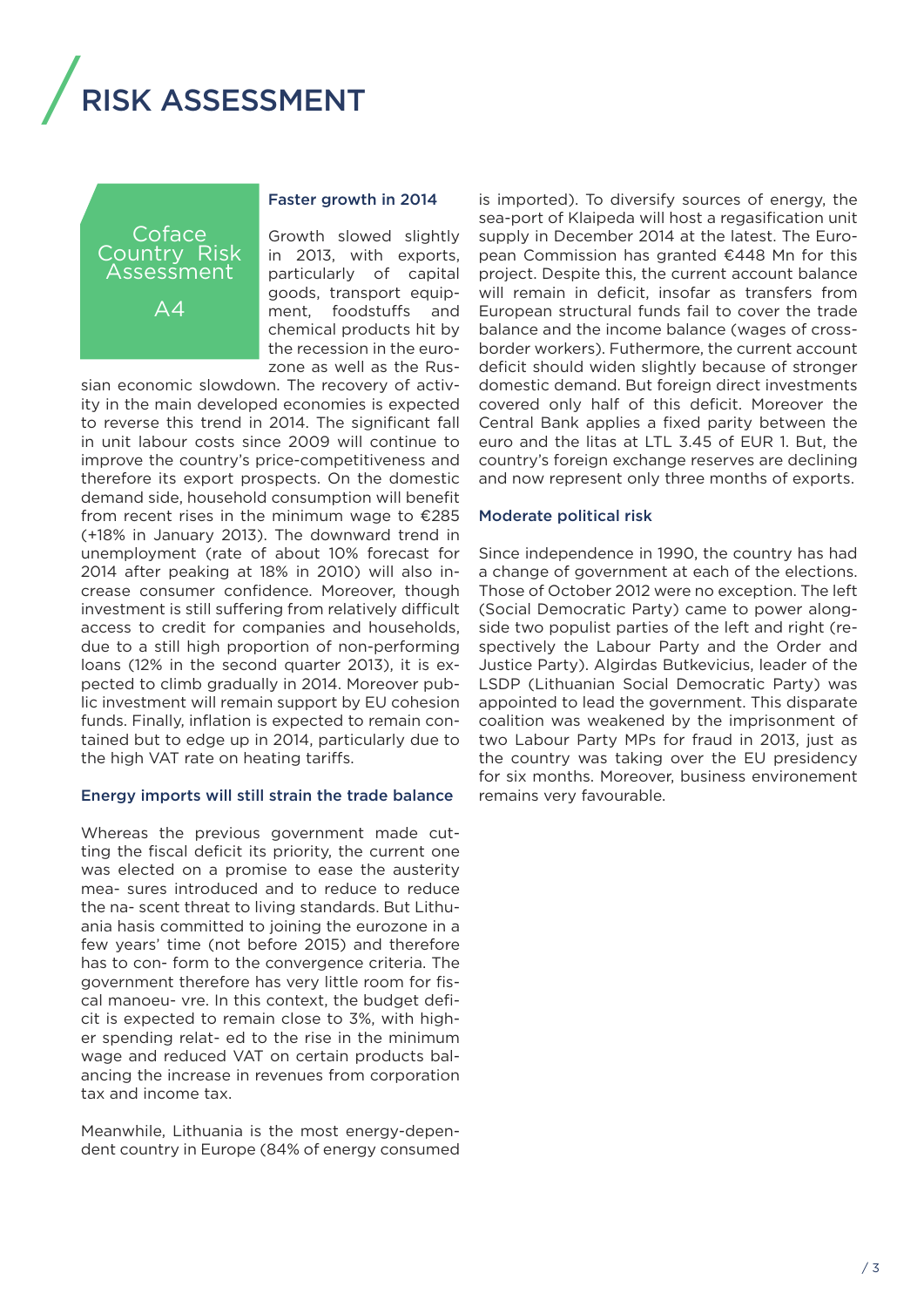### / FOREIGN TRADE & ECONOMIC KEY DATA

#### **Lithuania's Top 5 Trading Partners**

| Imports in TEUR        | 2010  | 2011   | 2012   | 2013   |
|------------------------|-------|--------|--------|--------|
| <b>EU 28</b>           | 9.989 | 12.949 | 14.240 | 15.707 |
| Russia                 | 5.758 | 7.316  | 8.085  | 7.770  |
| Germany                | 1.861 | 2.278  | 2.450  | 2.740  |
| Poland                 | 1.569 | 2.071  | 2.437  | 2.490  |
| Latvia                 | 1.117 | 1.515  | 1.517  | 1.628  |
|                        |       |        |        |        |
| <b>Exports in TEUR</b> | 2010  | 2011   | 2012   | 2013   |
| <b>EU 28</b>           | 9.544 | 12.355 | 13.963 | 14.097 |
| Russia                 | 2.450 | 3.340  | 4.355  | 4.870  |
| Latvia                 | 1.465 | 2.062  | 2.510  | 2.451  |
| Estonia                | 790   | 1.338  | 1.805  | 1.853  |
| Poland                 | 1.210 | 1.400  | 1.394  | 1.813  |

Source: Lithuanian Statistical Office

#### **Economic Key Data**

| Key Data                       | 2011   | 2012   | 2013(e) | 2014(f) |
|--------------------------------|--------|--------|---------|---------|
| GDP growth (%)                 | 5.9    | 3.6    | 3.3     | 3.4     |
| Inflation (yearly average) (%) | 4.1    | 3.2    | 1.4     | 2.1     |
| Budget balance (in % of GDP)   | $-5.5$ | $-3.3$ | $-3.0$  | $-2.7$  |
| Current account (in % of GDP)  | $-3.7$ | $-0.5$ | $-0.3$  | $-1.2$  |
| Public debt (in % of GDP)      | 39.4   | 41.2   | 42.0    | 42.3    |

(e) estimate (f) forecast Source: Coface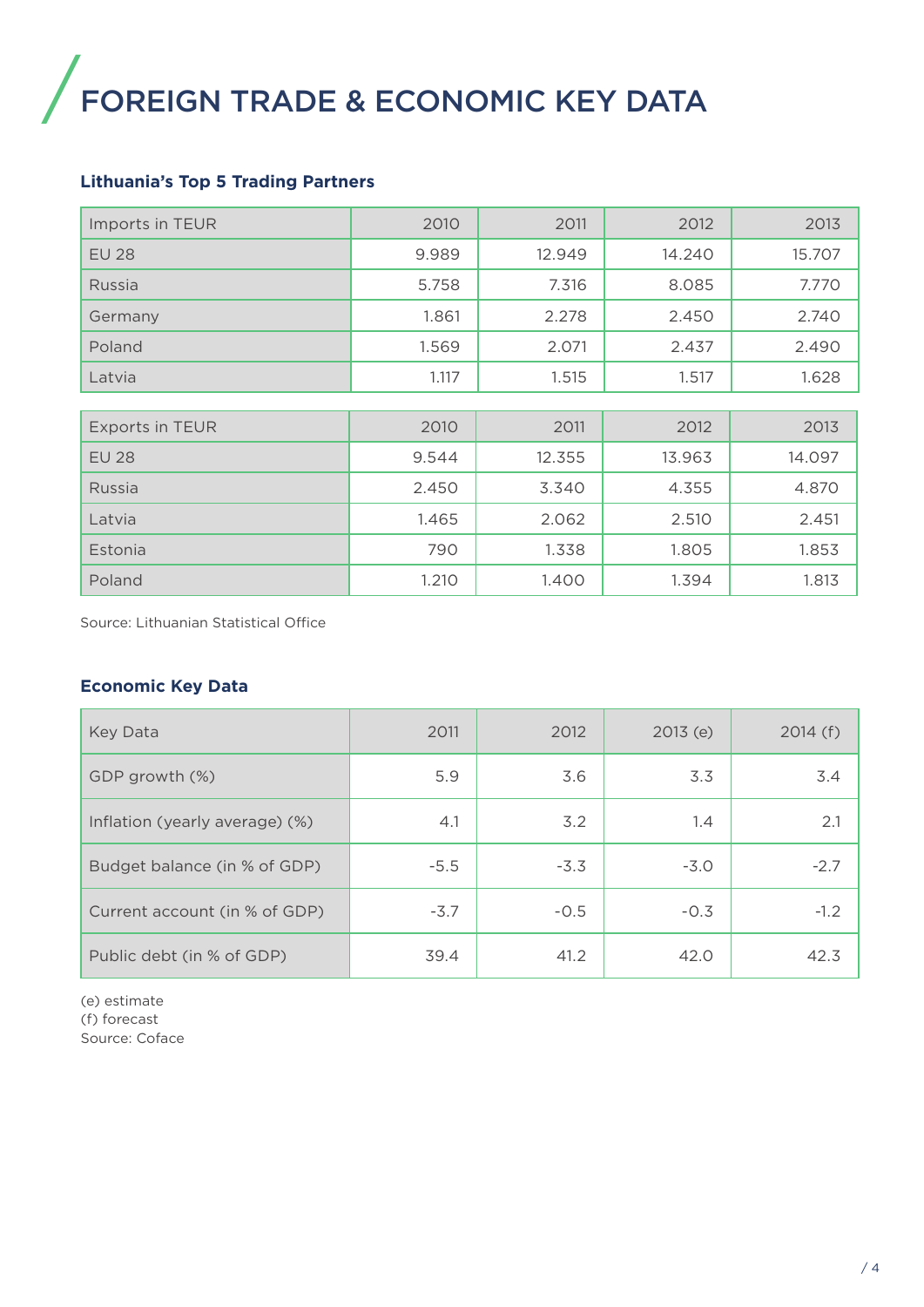

### Top 5 sectors

Public Administration and Defence; Compulsory Social Security

Education

Human Health and Social Work Activities

Other Service Activities

Arts, Entertainment and Recreation

#### **Insolvency Laws & Insolvency Procedures**

#### **Company Bankruptcy Process Initiation**

- 1. Filling the claim to court (backgrounds for bankruptcy) (Republic of Lithuania Law on Bankruptcy, Art 4):
	- the company is late to pay wages and employment-related benefits;
	- the company does not pay on time for goods, works (services), does not return credits;
	- the company does not pay statutory taxes and other mandatory payments and (or) adjudged amounts on time;
	- the company publicly announced or otherwise notified the creditor(s) it cannot fulfil or or is not meet fulfilling its obligations. Public communication is also considered a disclosure by the Enterprise Bankruptcy Management Department under the Ministry of Economy (hereinafter the Department) website;
	- the company has no assets or income that could be recovered in debt, and for this reason, the bailiff returned execution to the creditor.
- 2. Persons entitled to apply to court for bankruptcy (Republic of Lithuania Law on Bankruptcy, Art 5):
	- the creditor (creditors)
	- the owner(s)
	- the company's CEO (Director)

#### Flop 5 sectors  $\mathbb{\hat{S}}$

Construction

Accommodation and Food Service Activities

Administrative and Support Service Activities

Transportation and Storage

Water Supply, Sewerage, Waste Management and Remediation Activities

It should be noted that this is a finite list of persons, who can apply to court for bankruptcy initiation.

3. Creditor (creditors) a petition for bankruptcy.

Creditors, if there is at least one background indicated in the Republic of Lithuania Law on Bankruptcy, Art 4 section 1, 2 and 3, after the end of 30 days from the date of "notification of the intention to apply to the court for bankruptcy", creditors (creditors) may submit a petition for bankruptcy.

But first, as mentioned above, a creditor (creditors) must contact the company with a notice of their intention to initiate bankruptcy procedures on the company.

The Republic of Lithuania Law on Bankruptcy Art 6. Section 2, states that (a) creditor(s) must notify the Company in writing by registered letter or by courier or bailiff of its intention to apply to the court for bankruptcy. In the case one of the following methods of notification service fails, creditors must send a message to the company's registered office address. Notification shall be deemed to have been served five days after it was sent. The notification shall include the company's outstanding obligations and a warning that if they do not fulfil them within the period specified in the notice, the creditor (creditors) will apply to the court for bankruptcy. For fulfilling the obligations of the creditor (creditors) have to set at least 30 days from the date of delivery.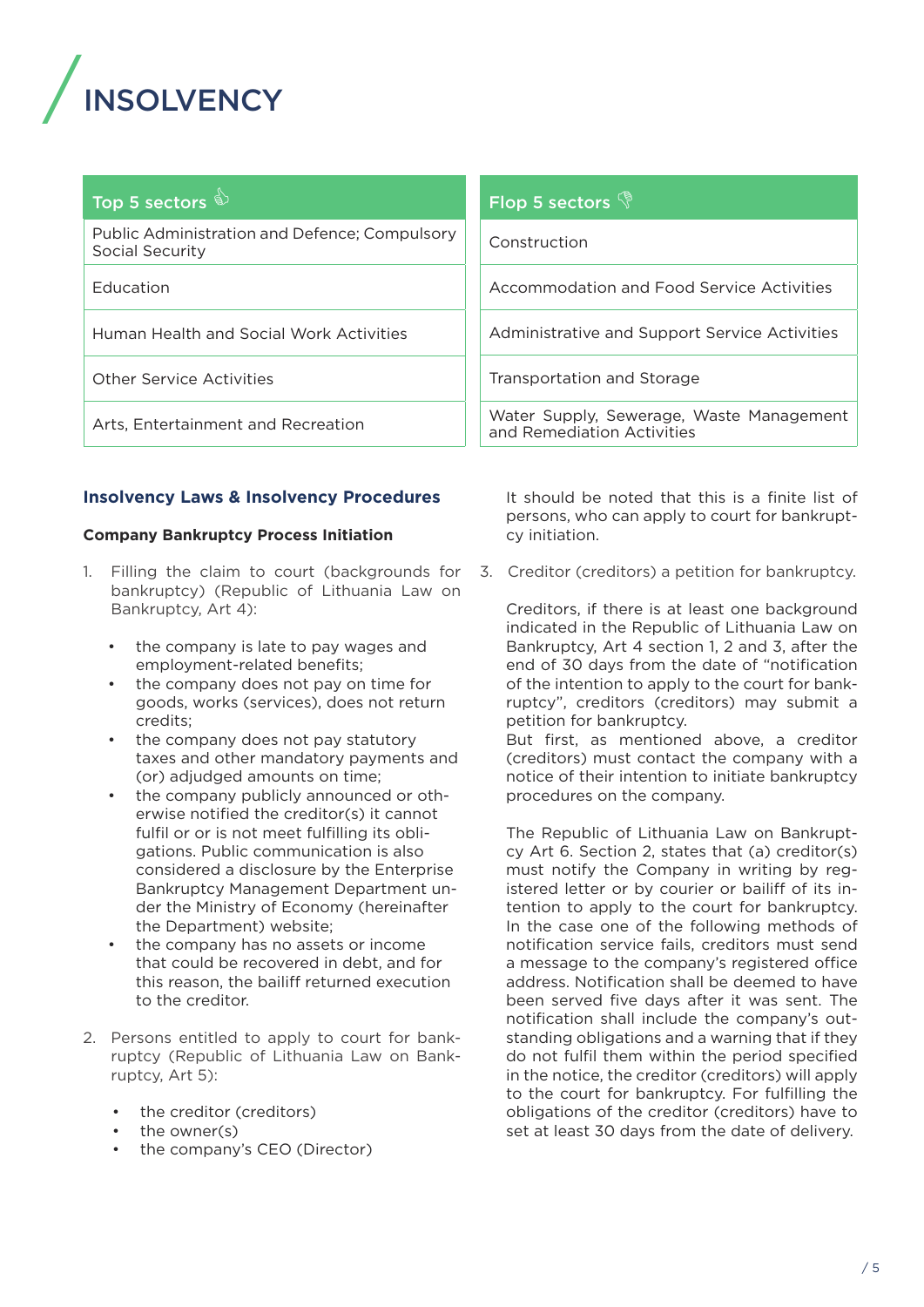

#### **Bankruptcy Proceedings**

When an appropriate applicant (i.e. an applicant who meets the necessary legal requirements) prepares a claim for the court, the court assesses the pre-insolvency proceedings and makes a decision to start bankruptcy of the company if at least one of the following conditions occurs:

- 1. the company is insolvent or the company has delayed payment of employees' (workers') wages and employment-related benefits;
- 2. Secondly, the company has publicly announced or otherwise notified the creditor(s) that it cannot meet or is not meeting its obligations.

A court's decision to begin bankruptcy proceedings, or not to do so, that was adopted during a hearing on the written evidence, becomes legally binding 10 days after its adoption.

Once a decision to start bankruptcy proceedings is taken, the court must appoint the bankruptcy administrator who has some general tasks until the first meeting of creditors:

1. Report about insolvency proceedings: 1.1. The commercial register (www.registrucentras.lt/jar) 1.2. Bankruptcy Management Department under the Ministry of Economy (www.bankroto-

dep.lt) 1.3. Company (in the order adopted by written procedure-and creditors) 1.4. Lithuanian Bank (www.lb.lt)

- 2. organise the protection of assets and takeover the documents.
- 3. hire and fire employees.
- 4. apply to the Court for approval of administrative costs
- 5. compile a list of creditors of the company and provide it to the Court for approval
- 6. organise the first meeting of creditors

#### **Lodging the Claim**

Creditors' claims application procedures are regulated by the Enterprise Bankruptcy Law. The court, by an order from the bankruptcy proceedings against the enterprise, sets a time limit within which creditors are entitled to lodge their claims. Approval of claims of creditors takes place in two stages, i.e. in the first stage creditors submit their demands within the time limit with supporting documentation to the bankruptcy administrator who shall, within one month, submit them to the court for approval or contests.

Only creditors confirmed by the court get special rights in the bankruptcy process:

- 1. to attend meetings of creditors and defend their own requirements;
- 2. to get information from the administrator regarding the bankruptcy proceedings of the case;
- 3. apply to the court for a determination of fraudulent bankruptcy and resolutions adopted by creditors' meetings.

#### **Sale of the Property**

One of the most important steps in bankruptcy process is the sale of the assets, which is organised by the bankruptcy administrator.

When property is sold, all income goes to cover creditor's claims. Usually incomes covers only 1st and 2nd line creditor's claims (Banks, State tax institutions and employees) and if there is enough income it goes to third line creditors.

#### **The end of Bankruptcy**

After all property is sold and all incomes are allotted, the bankruptcy administrator applies to the court asking it to finish the bankruptcy and then the company is deregistered from commercial register.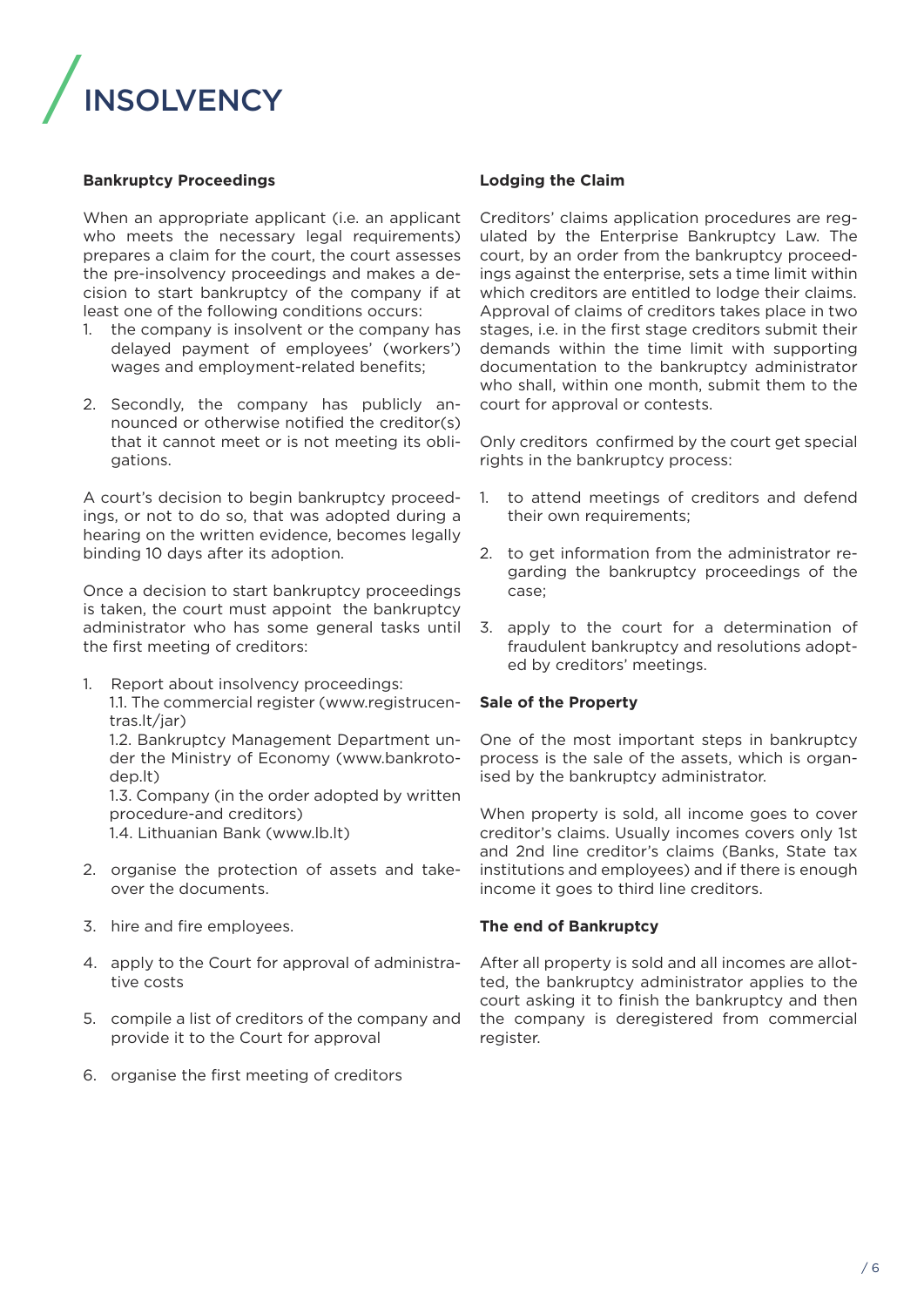### / CHECK LIST FOR BUSINESS OPERATIONS

The following table summarizes relevant information for investors and exporters.

| Corporate law        | Share capital for a Lithuanian LLC: LTL 10,000 (approx.<br>ш<br>EUR 2,896.20)<br>Share capital for a Lithuanian joint stock company:<br>ш<br>LTL 150,000,- (approx. EUR 43,430)<br><b>JSC referred LLC</b><br>ш                                          |
|----------------------|----------------------------------------------------------------------------------------------------------------------------------------------------------------------------------------------------------------------------------------------------------|
| Tax law              | Corporate tax rate: generally 15%<br>Income tax: 15% (flat rate)<br>ш<br><b>VAT: 21%</b>                                                                                                                                                                 |
| Investments          | Foreign investors are accorded equal treatment with domestic<br>ш<br>investors                                                                                                                                                                           |
| Foreign exchange     | The import and export of foreign exchange by nationals and<br>ш<br>foreigners is unlimited within the EU<br>A declaration is required for foreign exchange transactions to or<br>ш<br>from a third country that exceed LTL 10,000 (approx. EUR 2,896.20) |
| Labour law           | Lithuanian labour law is aligned with European standards<br>ш<br>Very inflexible regulations on working hours and contracts<br>Very low private autonomy<br>ш<br>Minimum 1000, - LTL (approx. EUR290)<br>m.                                              |
| Customs              | The harmonised customs tariff of the EU as well as the rules of the<br>m.<br>CEFTA, EFTA and WTO apply                                                                                                                                                   |
| Travel and residence | EU citizens do not require an entry or transit visa<br>ш<br>However, a residence permit is required if the duration of stay<br>ш<br>exceeds 90 days per half-year                                                                                        |

#### **Corruption**

Lithuania is ranked  $43<sup>rd</sup>$  in the International Corruption Perceptions Index for 2013. In comparison, Germany is rated 12th and Austria 26th. The corruption index is issued by Transparency International, and lists countries according to the perceived level of public sector corruption. This perception is based on surveys of managers and experts, and is related solely to the public sector.

The Doing Business Index issued by the World Bank expresses the ease of doing business in a

particular country. In this ranking Lithuania ranked 17<sup>th</sup> in 2014, rising 8 ranks compared to 2013 (ranking 25<sup>th</sup>). It is ranked better than Germany and Austria which take positions 21<sup>st</sup> and 30<sup>th</sup> respectively. This index consists of ten different sub-indices that determine whether laws or other regulations exist in certain areas and whether or how they are applied. For example, the subcategories deal with the payment of taxes, hiring of staff and the formation and closure of companies.